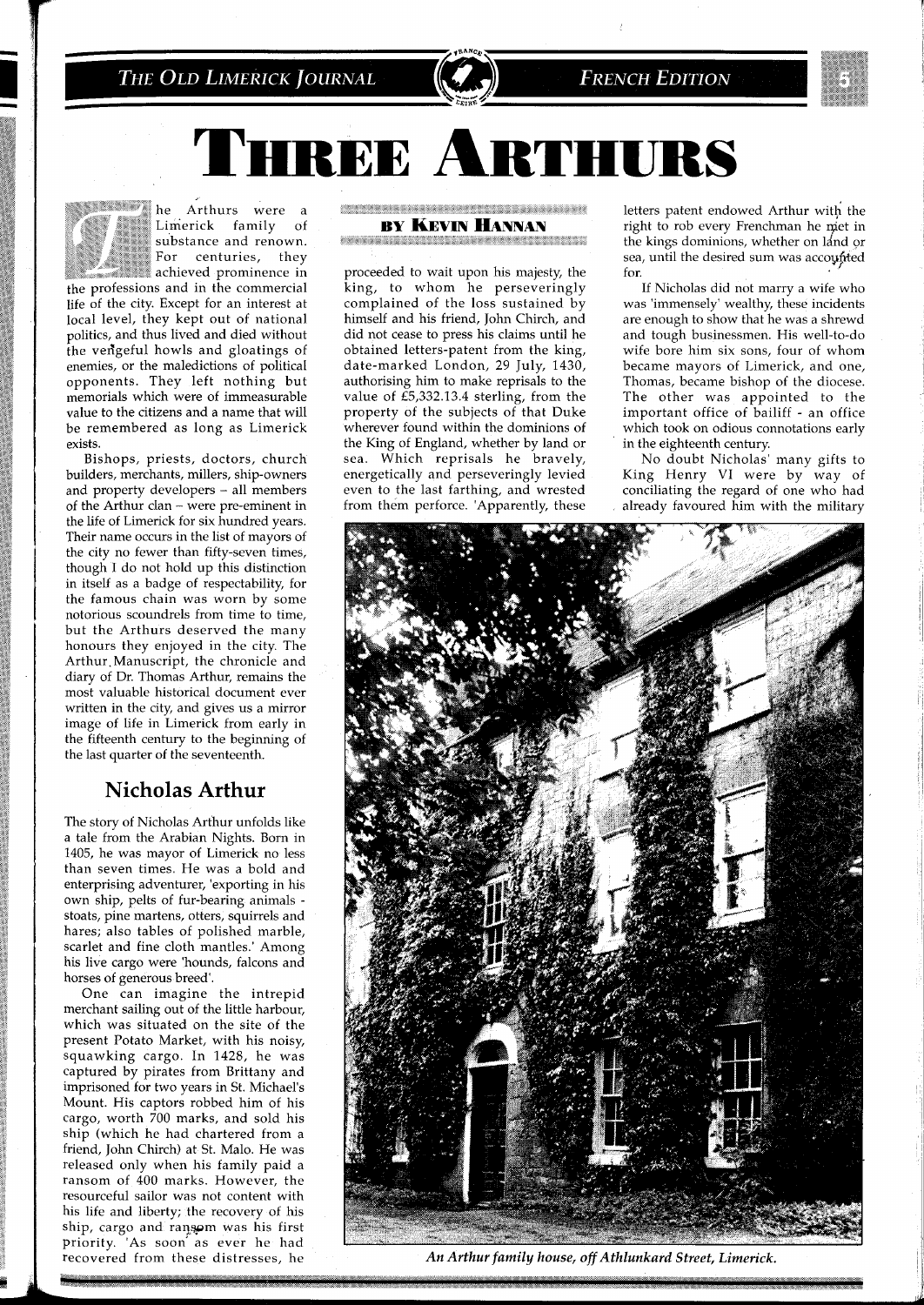THE OLD LIMERICK JOURNAL

control of the city of Limerick. He was also granted the custodianship of the Castle of Limerick (now the old neglected tower-house in Mary Street). Among the gifts received by. the monarch were 'falcons and large dogs fit for hunting, black marble sculptured with a team of leopards, Spanish steeds ambling with equal steps, pearls which Eleaunius had produced.'

His death, in 1465, is described in the same quaint style of the period:

*At length, yielding to fatal necessity, having made his will on the eve of the Nativity ofthe Blessed Virgin Mary, and having received the Holy Viaticum of Our Lord's Body, and being fortified by the Sacrament of Extreme Unction, he fell asleep in the Lord. His wife, Katherine, survived him for full ten years and seven days, devoted to works of piety and mercy, and at length departed this life for a better one of the feast of the Exaltation of our Lord's Incarnation of the Holy Cross on the 13th. Kalends of October in the year of our Lord's Incarnation, 1475; and her body was laid with that of her husband in the ancestral monument at the left wing of the altar of St. Catherine, Virgin and Martyr, in the Church of St. Mary 'S, Limerick.* 

The above details are contained in the diary of Thomas Arthur, who described Nicholas Arthur as '. . . my greatgrandfather's grand-sire'.

## **Thomas Arthur**

Thomas Arthur was born in the Irishtown in 1593, and, as one would expect from rich and influential parents, he was given the best possible education; but there being no place in Ireland where a Catholic could be educated, he was sent to France. He studied arts at the University of Bordeaux, and obtained a degree at the famous University of



A memorial to Patrick Arthur at St. *Michael's Church, Denmark Street, Limerick.* 

Rheims, after undergoing his medical training in Paris.

In a long autobiographical poem, he refers to his early scholastic days in France as follows:

*I when a beardless boy dwelt in learned Bordeaux,* 

*The Augustinian camp of the Thespian goddesses;* 

*Here it pleased me to devote my green youth's study to rhetoric* 

*And the learned institutes of the wise.* 

A fellow-citizen of Dr. Arthur, Joseph Ignatius O'Halloran, brother of Sylvester O'Halloran, became a student at the Jesuit college at Bordeaux in 1736, and later, after entering the Jesuit Order, was professor of philosophy in the city's .<br>university.

Arthur's further educational progress may be followed in Maurice Lenihan's

# **FRENCH EDITION**

literal translation of his autobiographical Latin hexameters:

*To Paris soon he sedulously proceeded, and there* 

*With eager ears had heard the leading physicians,* 

*And with rapid pen had committed to writing* 

*The sacred and previously studied\*" lectures of the learned.* 

*There he had mentally imbibed the oracles of Apollo's shrine,* 

*The wan Hypocrites* ' *difficult precepts, There, too, 0 Galen, he perused several volumes of thy sound medical learning There, too, he looked through the inner mansions of chemical science,* 

*If he might thence derive any aid for the sick.* 

*Soon after distinguished at Rheims with the honour of the doctorate; Welcome and exulting he returned to the house of his fathers.* 

He lost no time in returning to his native city, and began to build up a practice among those who could afford to pay him. He was in Limerick during the Cromwellian Siege on 1651. This was an appalling time for the besieged and the besiegers alike. The coldness, gloom and despair, which were the prevailing features of every street and lane of the festering city, made the fruits of victory sour and unpalatable for the weary Cromwellians, for they had to share the hardships which had for so long afflicted the despairing citizens.

Right through the catastrophe, Dr. Arthur maintained his independence and high standing in the disease-ridden city, but the dreadful conditions evoked an uncharacteristic compassion in the otherwise unemotional doctor, to the extent that he organised whatever assistance was possible for the afflicted. He was not deflected, however, from



*Danton and Desmoulins on the steps of the scaffold.* 

*Robe:*  attend treatmo is, if tl plague the pet his ow patient he we: his pr their I their c receivt some spikes Arl porari' and if in W Archl incura side d to his his En Ar confis but n famil remai passi when by the W Arthi he re time: him I savek seen'

 $\mathbf{r}$ 

The exi